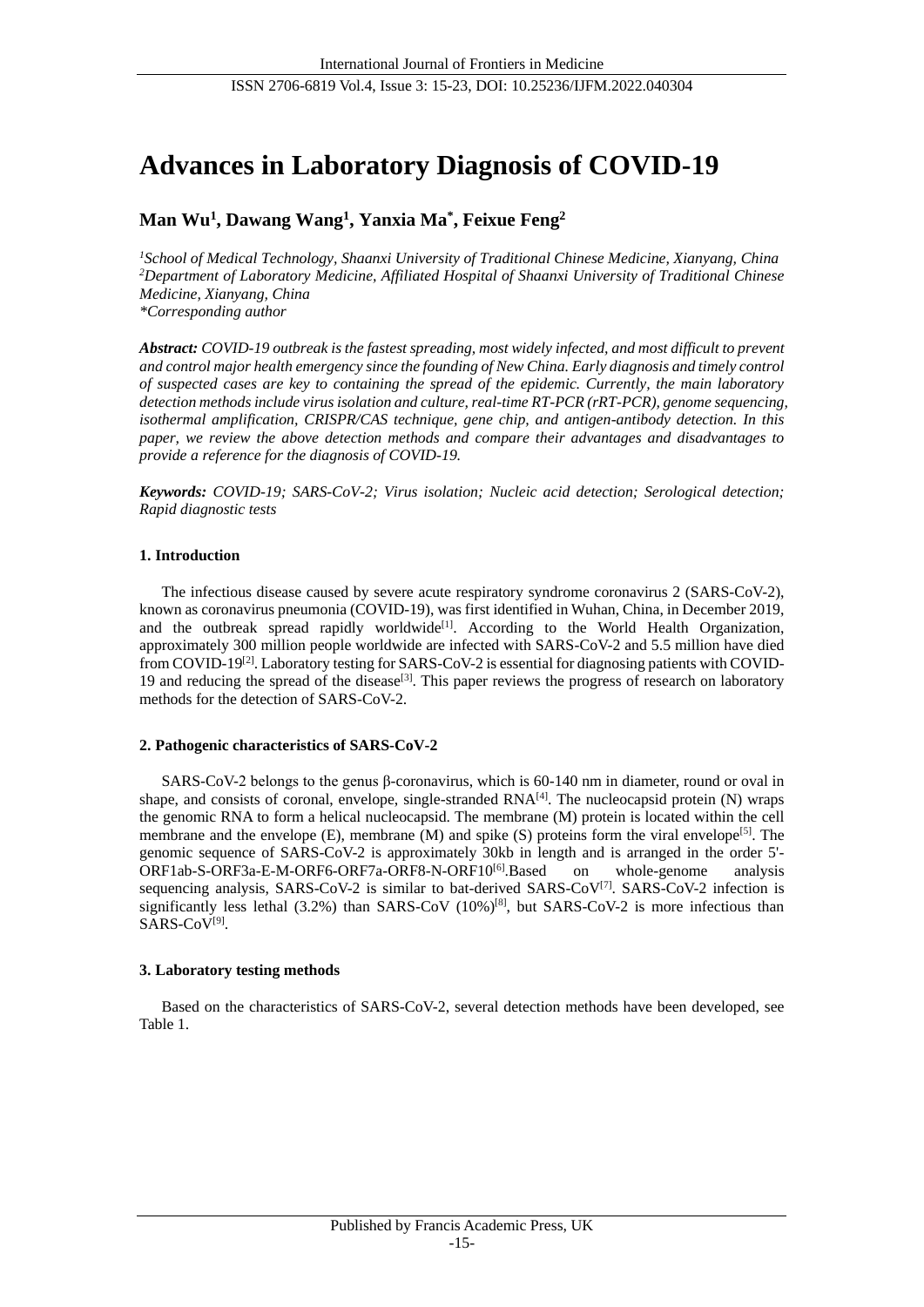| Testing methods Testing time Sensitivity Specificity      |                   |        |        | Advantages                                                      | Disadvantages                                                                      | Applications                                                                     |
|-----------------------------------------------------------|-------------------|--------|--------|-----------------------------------------------------------------|------------------------------------------------------------------------------------|----------------------------------------------------------------------------------|
| Virus isolation<br>and culture                            | $4-6d$            | High   | High   | High accuracy,<br>Gold Standard                                 | Time consuming,<br>Complex<br>methodology,<br>High cost,<br>High risk of infection | Virus structure and sequence<br>identification                                   |
| Whole-genome<br>sequencing                                | $4-20h$           | High   | High   | High accuracy                                                   | time-consuming and<br>High equipment<br>requirements                               | virus tracing.<br>genetic evolutionary analysis.<br>The study of viral mutations |
| RT-PCR<br>technology                                      | $1.5-2h$          | High   | High   | It takes less time.<br>easier to operate.<br>Good repeatability | Allegation problem<br>with false negatives                                         | Widely used in clinical mass<br>testing                                          |
| Isothermal<br>nucleic acid<br>amplification<br>technology | 1.5 <sub>h</sub>  | High   | High   | Simple equipment,<br>Quick to operate                           | False positives, high<br>primer design<br>requirements                             | Relevant studies are available.<br>Not yet applied in the clinic                 |
| CRISPR/Cas<br>technology                                  | 40 <sub>min</sub> | High   | High   | Targeted properties,<br>Low cost                                | Has an off-target<br>effect                                                        | Relevant studies are available.<br>Not yet applied in the clinic                 |
| Gene chip<br>technology                                   | 1.5 <sub>h</sub>  | High   | High   | Fast, accurate                                                  | High cost<br>Low sensitivity                                                       | Detection of known viruses and<br>mutant strains                                 |
| Antibody<br>detection                                     | $20$ min          | Medium | Medium | Fast.<br>Good repeatability                                     | High rate of false<br>positives<br>High rate of false<br>negatives                 | Rapid screening of large<br>populations                                          |
| Antigen<br>detection                                      | $20$ min          | Low    | High   | Safe, fast                                                      | High rate of false<br>positives<br>High rate of false<br>negatives                 | Rapid screening of large<br>populations                                          |
| <b>Biosensors</b><br>technology                           | $1-20$ min        | Medium | Medium | Fast.<br>High accuracy                                          | susceptible to<br>environmental.<br>background diseases                            | Relevant studies are available.<br>Not yet applied in the clinic                 |

*Table 1: Comparison of laboratory methods for the detection of SARS-CoV-2.*

#### *3.1. Virus isolation and culture*

Virus isolation and culture are the "gold standard" for the early identification of SARS-CoV-2 . Zhu et al. obtained the first clinical isolate of the SARS-CoV-2 virus and observed the cells using transmission electron microscopy<sup>[10]</sup>. In this study, alveolar lavage fluid from a COVID-19 patient was inoculated into human airway epithelial cells. After incubation and washing, whole-genome sequencing was performed and infected cells were prepared for electron microscopic observation. Other research groups have isolated SARS-CoV-2, used other cell lines (Vero and LLCMK2 cell lines), identified virulent strains by RT-PCR, and used electron microscopy to observe the ultrastructure of the virus and study molecular interactions in infected cells<sup>[11]</sup>. Virus isolation and culture can identify the typical structure of coronaviruses and provide gene sequences and variant sequences of virulent strains, contributing to the study of the biological characteristics of pathogens, infection mechanisms, therapeutic drugs, vaccines, and rapid detection reagents. Due to its time-consuming method, it requires specific equipment and a high level of biosecurity<sup>[12]</sup>, Electron microscopy is expensive and requires specialist image analysis, so virus isolation and culture are not suitable for early clinical detection.

#### *3.2. Nucleic acid detection*

## *3.2.1. Whole-genome sequencing*

Whole-genome sequencing of viruses is fundamental to the study of virus evolution and mutation and is one of the methods used to detect SARS-CoV-2 in the early stages of the outbreak<sup>[13]</sup>. The main sequencing technologies are high-throughput sequencing and nanopore analysis. High-throughput sequencing technology sequences the genes of specimens to analyze the homology of different viral strains for virus tracing and virus variation studies; nanopore analysis technology measures molecular sequences by analyzing the interruption of current when molecules pass through nanopores<sup>[14]</sup>. The first SARS-COV-2 genome sequence was accurately obtained by whole-genome sequencing<sup>[15]</sup>. According to WHO, 104 strains of SARS-CoV-2 have been isolated and sequenced using Illumina and nanopore technology<sup>[16]</sup>. New sequencing methods, such as 3rd generation sequencing, are fast, with fast and accurate data available in real-time from 2nd generation sequencing data sets, allowing nucleic acid sequences to be determined without PCR amplification $[17]$ . Among them is GenomeDetective, an Internet-based software application that allows rapid and accurate identification of isolated SARS-CoV-2 sequences $^{[18]}$ .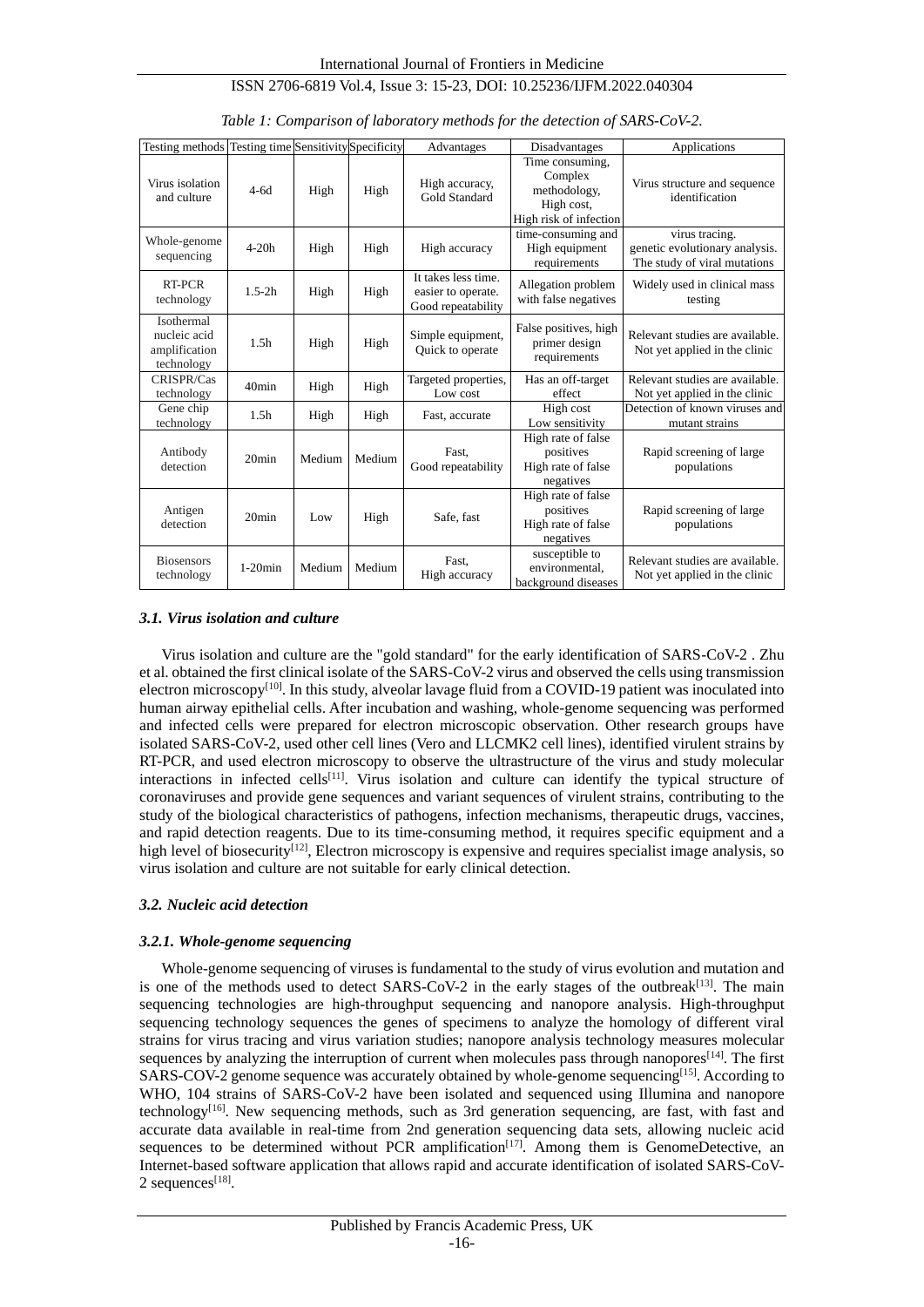The advantages of whole-genome sequencing are high throughput, short time, and high accuracy, which can help identify and classify new coronavirus strains by collecting information on new strains to track viral mutations<sup>[16]</sup>. However, it is not suitable for rapid testing of large populations due to the disadvantages of high cost, high volume of data analysis, and low clinical efficiency.

## *3.2.2. RT-PCR technology*

RT-PCR is now the "gold standard" for COVID-19 diagnosis, providing accurate detection of individual copies of the viral genome and viral RNA<sup>[19]</sup>. TaqMan probes were used to detect three regions of conserved sequence: 1) the RdRP gene in the ORF1ab region, 2) the E gene, and 3) the N gene<sup>[20]</sup>. Confirmation of SARS-CoV-2 infection requires: positive for two SARS-CoV-2 targets (ORF1ab, N) and positive for a single target in both sampling tests $[21]$ .

RT-PCR has the advantages of quantitative analysis of viral RNA, short detection time, and high efficiency, and is widely used in clinical practice. chan et al. designed new primers and probes for the PCR detection of RdRp/helicase (Hel) and S and N genes with high detection sensitivity<sup>[22]</sup>. Yip et al. developed an Nsp2 RT-PCR assay with similar sensitivity to the RdRp/Hel assay<sup>[23]</sup>. However, RT-PCR has shown drawbacks in large sample screening tests, with frequent false negatives due to inappropriate sample collection, non-standardized RNA extraction, and premature assessment. Repeat sample collection is recommended<sup>[24]</sup>, perform quality control and integrate clinical evaluation with test data for comprehensive analysis<sup>[25]</sup>.

#### *3.2.3. d-PCR technology*

d-PCR is an innovative technique built on the RT-PCR method and is one of the most accurate methods available for detecting viral infections. Digital PCR has been widely used for mutation analysis, viral load detection, microbiological studies, copy number variation analysis, single-cell analysis, analysis of liquid biopsy samples, and detection of low expression targets<sup>[26-28]</sup>. The d-PCR-based ddPCR utilizes the principles of sample micro-segmentation and DNA hyperdilution on a solid vector or through an aqueous-oil emulsion of the reaction mixture. The detection process is similar to RT-PCR in that viral RNA is extracted, processed by ddPCR, the target DNA contained in each droplet is amplified, and the amplified droplet is read by a droplet reader to detect the fluorescence emission signal<sup>[29]</sup>.

Compared to RT-PCR, d-PCR has higher sensitivity, specificity, accuracy, and stability; and can accurately assess SARS-CoV-2 viral load and diagnose asymptomatic patients<sup>[30]</sup>. However, d-PCR is more suitable for the detection of specimens with low viral loads and is still in the research phase and not widely used in clinical practice.

#### *3.2.4. Isothermal nucleic acid amplification technology*

Isothermal nucleic acid amplification technology is easy and convenient to operate without changing the temperature during amplification and enables rapid on-site diagnosis of SARS-CoV-2<sup>[31]</sup>. Current techniques include loop-mediated isothermal amplification (LAMP) and Penn PAMP. The LAMP technique is based on isothermal conditions of 60°C-65°C and relies on the synthesis of self-looping strand-substituting DNA by Bst DNA polymerase<sup>[32]</sup>. Yan et al. developed RT-LAMP assays for ORF1ab and S genes with LODs of 20 copies/reaction and 200 copies/reaction, respectively<sup>[33]</sup>. Reverse transcription loop-mediated isothermal amplification (RT-LAMP) and reverse transcription rolling polymerase amplification (RT-RPA) may be the most promising alternatives to PCR, with advantages in terms of specificity, sensitivity, reaction efficiency, and product yield. the Penn-RAMP technique performs an initial reaction with an external LAMP primer, which then triggers the next highly accurate LAMP reaction. The first stage uses F3 and B3 external primers, while the other four RAMP primers are further mixed in the second stage. This "nested" concept greatly increases the sensitivity of LAMP by a factor of approximately 10-100 compared to normal LAMP<sup>[34]</sup>.

Although both techniques are sensitive, they are prone to false-positive results due to non-specific isothermal amplification and require a high level of primer set design, skilled operators, and a dedicated laboratory to perform the assay.

#### *3.2.5. CRISPR/Cas technology*

CRISPR/Cas is a prokaryotic immune system that generates resistance to nucleic acids from external plasmids or phages. Bacteria recognize target DNA and RNA by CRISPR RNA and Cas and cleave the invading foreign nucleic acids. Studies have shown that CRISPR and Cas, primarily Cas12a and Cas13, are used to detect specific nucleic acids in a sample by binding to RNA or DNA targets specified by the guide RNA sequence, respectively, and then indiscriminately shearing the DNA/RNA probe containing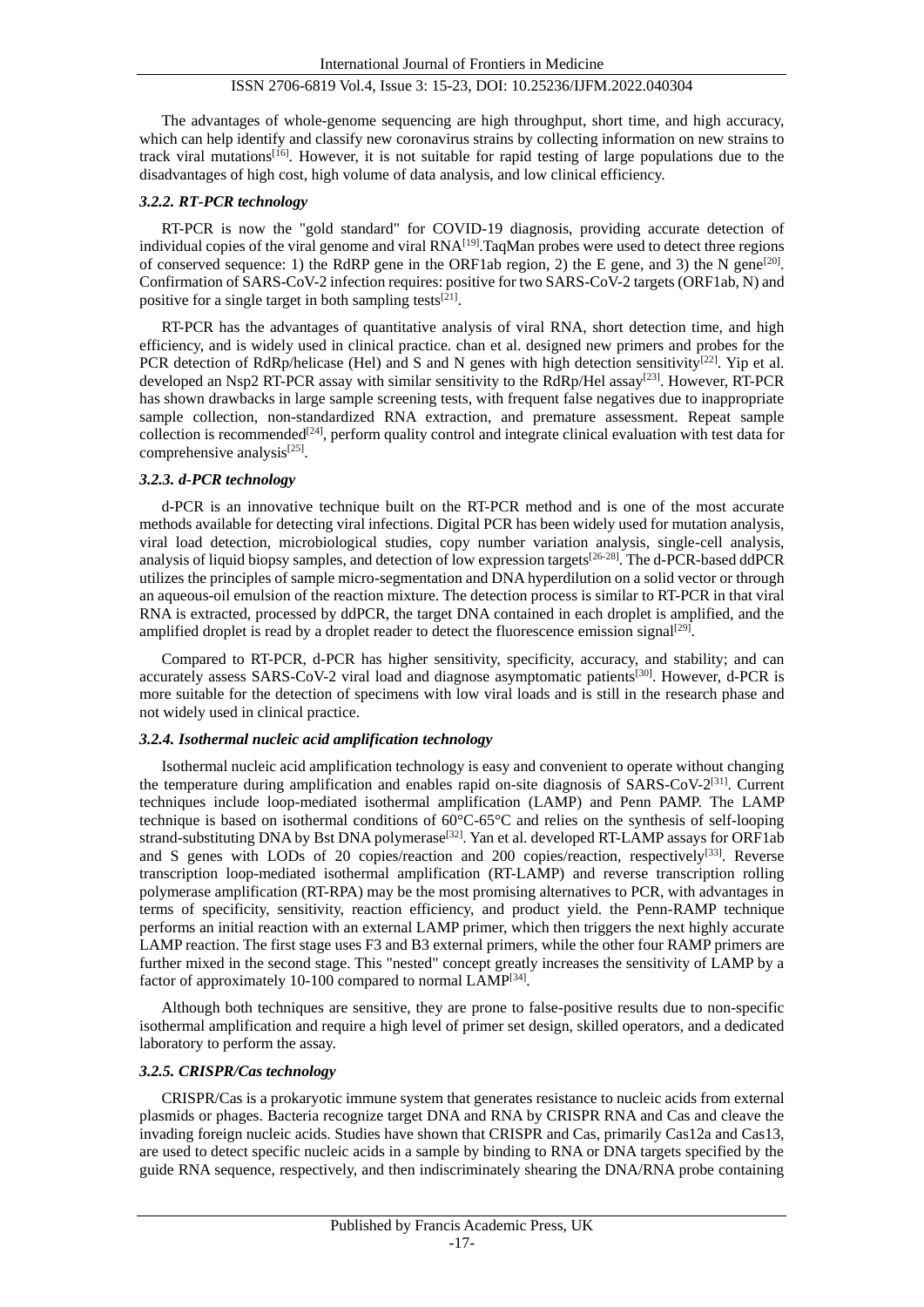the fluorescent signal to generate an amplification signal<sup>[35]</sup>.CRISPR/Cas-based diagnostic platforms include the SHERLOCK assay platform<sup>[36]</sup>, Using Cas13a nuclease activity, the first step is RT-LAMP, in which viral RNA is reverse transcribed into cDNA and amplified by strand displacement DNA polymerase (LAMP), and the second step includes RNA transcription and side-branch cleavage by CRISPR/13a, enabling targeting of specific SARS-CoV-2 sequences, a platform with faster detection times and 100% sensitivity and specificity for the diagnosis of covid-19 compared to RT-PCR<sup>[37, 38]</sup>. Curti et al. developed an ultra-sensitive, rapid, and portable CRISPR/Cas12a assay for the effective detection of SARS-CoV2-RNA<a>[39]</a>.

CRISPR/Cas-based assays are more sensitive and specific, less expensive to analyze, and require less time. However, its sensitivity and specificity need further clinical validation due to the lack of clinical test samples.

## *3.2.6. Other nucleic acid detection technologies*

In addition to the nucleic acid detection methods described above, new nucleic acid detection technologies are emerging, such as gene chip technology and nucleic acid mass spectrometry. Gene chip is a rapid, high-through put COVID-19 detection method based on the principle that reverse transcription of coronavirus RNA produces cDNA labeled with specific probes<sup>[40]</sup>, coronavirus RNA templates produce complementary DNA, specific probes label reverse transcription, and hybridize the labeled target to the probe chip. Currently, a thermostatic amplification microarray-based kit has been developed for the detection of six respiratory viral nucleic acid tests, which can detect novel coronaviruses, influenza A viruses, influenza B viruses, and other related viruses. The kit is designed for the simultaneous detection of multiple nucleic acid target genes at high throughput<sup>[41]</sup>. Gene microarrays can analyze a large number of samples at once, but their application is limited by the high risk of false positives, the high cost of the technology, the low sensitivity of the assay, and the complexity of the analysis of the results. Nucleic acid mass spectrometry is a new type of soft ionization mass spectrometry technique with high sensitivity, high throughput, simple operation, and simultaneous detection of multiple pathogens, which is suitable for the identification of pathogens of respiratory infectious diseases<sup>[42]</sup>. Currently, nucleic acid mass spectrometry kits for the simultaneous detection of more than 20 pathogens (including SARS-CoV-2) have been developed in China. Xin Wenwen et al. developed a method combining multiplex PCR with matrix-assisted laser desorption/ionization time-of-flight mass spectrometry to simultaneously detect and differentiate seven human coronaviruses. This method has high specificity and sensitivity, providing a novel method for rapid, high-throughput, and highly accurate detection of new coronaviruses<sup>[43]</sup>. These new assays have high technical requirements such as instrumentation and personnel qualifications and have not yet been widely used in clinical practice.

## *3.3. Serological detection*

## *3.3.1. Antibody detection*

Antibody testing can be used as an indirect serological method for the detection of SARS-CoV-2. IgM antibodies appear positive around day 4 of COVID-19 cases, and the positivity rate reaches 100% by day 8, and IgM starts to disappear after 28 days, while IgG antibody positivity rate starts to increase<sup>[44]</sup>. Antibody detection is performed by colloidal gold<sup>[45]</sup>, enzyme-linked immunosorbent assay (ELISA), chemiluminescence<sup>[46]</sup> and other methods. The SARS-CoV-2 IgM/IgG antibody test kit approved by the State Drug Administration for clinical use can detect IgM and IgG simultaneously, which improves the accuracy and sensitivity of the test and the operation method is relatively simple<sup>[47]</sup>. The neutralization assay (NA) is a test for the loss of pathogenicity of a virus or toxin to a susceptible animal after binding to a corresponding antibody and is highly specific<sup>[48]</sup>. Due to the antigenic cross-reactivity between SARS-CoV-2 and other subtypes of coronaviruses<sup>[49]</sup>, the long window period for antibody production, and the small number of antibodies produced by immunocompromised patients, there is still a certain amount of false-positive and false-negative rates in antibody testing.

## *3.3.2. Antigen detection*

In SARS-Cov-2, the N and S proteins are the major antigens, and antibodies against these two proteins may persist in the sera of SARS patients for 30 weeks<sup>[50]</sup>. Rapid detection methods based on SARS-Cov-2 antigen include immunofluorescence, enzyme-linked immunoassay, and immunochromatography<sup>[51]</sup>. In addition to the common methods, a SARS-CoV-2 coronavirus nucleocapsid antigen detection halfband lateral flow (HSLF) assay has been developed with better clinical sensitivity<sup>[52]</sup>. The antigen test has high sensitivity and specificity, however, there is a lack of sufficient clinical samples and experimental confirmation. Serological methods are indirect methods for detecting SARS-CoV-2 and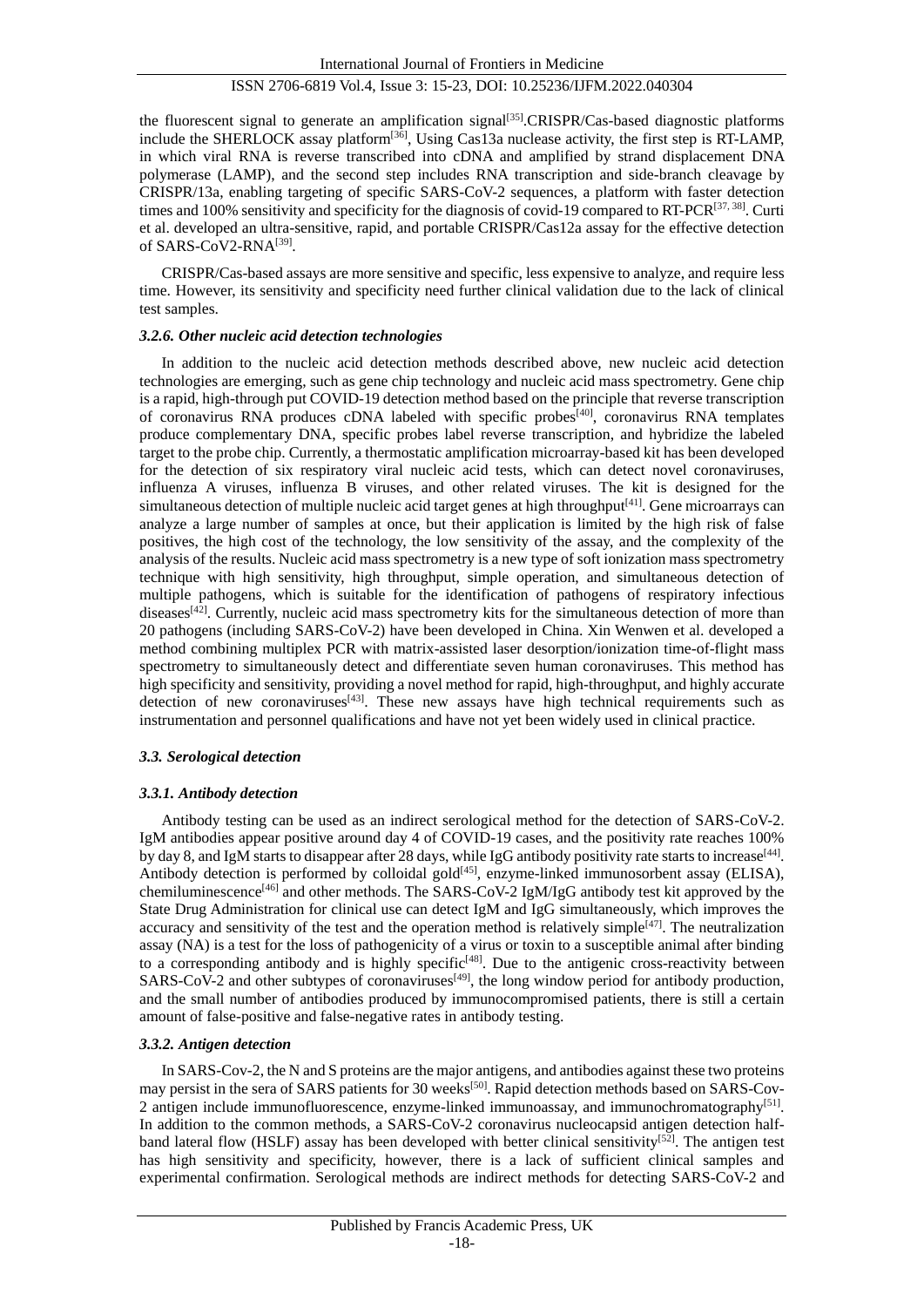cannot be used as a diagnostic basis for a single serological test result<sup>[53]</sup>.

## *3.4. Rapid diagnostic tests*

Recent years have seen the development of rapid diagnostic tests (RDTs), such as urine tests for human chorionic gonadotropin and immunodeficiency virus, which have reduced the reliance on laboratory infrastructure<sup>[54]</sup>. Rapid diagnostic tests based on POCT technology continue to evolve, with the advantage of being time- and space-independent and applying small portable instruments to enable timely and rapid testing in the field<sup>[55]</sup>. 1000s of molecular and antigen-based immunoassays for the detection of SARS-CoV-2, including at least 400 RDTs, are now available worldwide<sup>[56]</sup>. POCT-based assays are divided into nucleic acid kits and antigen-antibody kits, with CRISPR technology combined with lateral flow chromatography falling into the nucleic acid POCT category and others such as Abbott's IDNow COVID-19 capable of detecting nucleic acids within 17 min-1.5  $h^{[57]}$ . The antibody-based POCT test can provide results within minutes and is easy to use and suitable for rapid screening of large volumes of specimens. Several SARS-CoV-2 antibody-based rapid test kits have already been approved for marketing. The antibody detection method is mainly used to detect SARS-CoV-2 indirectly by detecting IgM or IgG in patients through colloidal gold or chemiluminescence assays, etc. Academician Zhong Nanshan's team has developed a combined SARS-CoV-2 IgM/IgG antibody detection reagent, which can be tested in a drop of blood and the results can be obtained in about 15 minutes. The sensitivity of the test was 88.66% and the specificity of the test was 90.63%, as confirmed by a multicenter evaluation of clinical specimens<sup>[58]</sup>. The antigen detection kits are designed to detect viral antigens including N and S proteins in plasma<sup>[59]</sup>. They are developed as specific POCT products by immunocolloidal gold, immunofluorescence chromatography, and high throughput chemiluminescence. Our team has been involved in the development of a new coronavirus antigen detection kit (latex method) from Beijing Goldwolf. Although these methods need to be further validated, POCT products are convenient, rapid, safe, and highly sensitive, and can be used as a complementary diagnostic tool for patients with negative viral nucleic acid tests to improve clinical diagnosis, as well as a rapid screening tool during periods of mass movement and gathering of people, such as the resumption of work, production, and schooling across the country.

Biosensors are also a rapid diagnostic tests (RDTs) technology that can be used to effectively diagnose COVID-19 infections quickly and directly by binding to receptors (antagonists) such as antibodies, nucleic acids, specific receptors, and enzymes and then transducing the electronic signal generated by the bioreceptor binding to the analyte<sup>[60]</sup>. There are different types of biosensor platforms available for diagnosing COVID-19, including electrochemical biosensors, colorimetric biosensors, fluorescencebased biosensors, surface-enhanced Raman scanning (SERS) biosensors, quartz crystal microbalance (QCM) biosensors, and localized surface plasmon resonance (LSPR). The most commonly used is electrochemical POCT for the detection of SARS-CoV-2 protein or RNA<sup>[61]</sup>. Seo et al. developed an immobilized SARS transistor biosensor for the detection of low concentrations of SARSCoV2 spiked protein (LoD, 1fg/ml), which can effectively identify anti-SARS-CoV-2 spiked antibodies<sup>[62]</sup>. Smartphones are also integrated into chip-based biosensors for imaging and signal analysis, allowing rapid detection of amplified signals in less than an hour for diagnosing viral infections<sup>[63]</sup>. Paper-based biosensors have been used for rapid in situ virus detection due to the low cost, easy availability, and biodegradability of paper<sup>[64, 65]</sup>. The advantages of biosensors are fast detection times, high sensitivity and specificity, and low cost. Although widely used, further improvements in sensitivity and specificity are still needed<sup>[66]</sup>.

#### **4. Summary and outlook**

The high rate of infection and mortality from COVID-9 has made it one of the most devastating infectious diseases in history, and new variants have emerged in more than 20 countries, leading to a more rapid spread of the epidemic. Therefore, identifying the source of infection, asymptomatic individuals, infected individuals, or contaminated objects is an effective measure to contain transmission. Virus isolation is a direct method for early detection and obtaining viral strains, whole-genome sequencing can accurately characterize new genetic variants of SARS-CoV-2, RT-PCR is the gold standard for SARS-CoV-2 detection, and serological testing is convenient, direct, and fast; in addition, new genetic technologies such as thermostatic nucleic acid amplification, dPCR, CRISPR/CAS, RT-LAMP have also been used for the detection of SARS-CoV-2, with obvious advantages in terms of nucleic acid quantification and sensitivity; POCT-based biosensors can be used not only for immunosensing and genetic testing but also as an alternative method that does not require special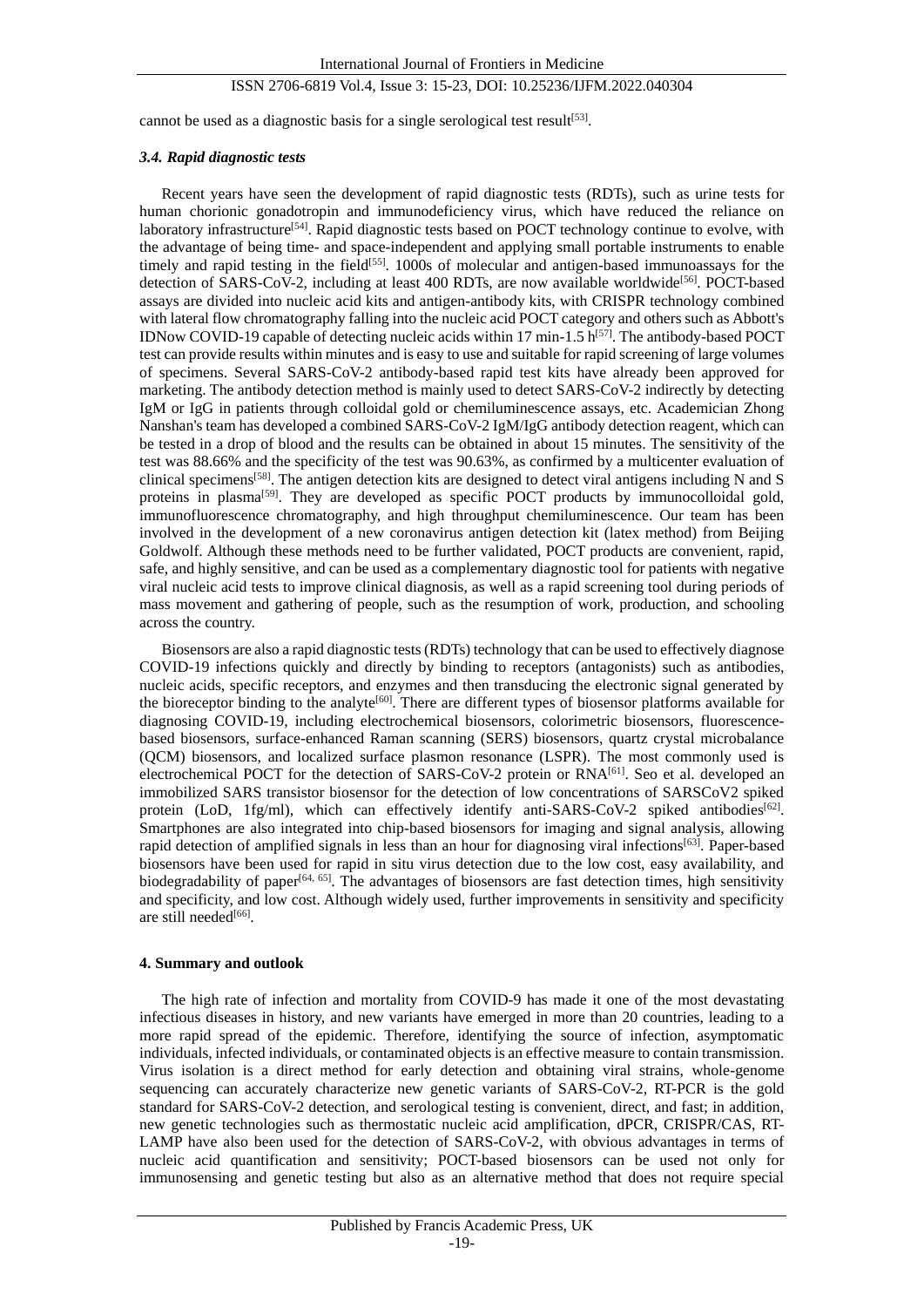biometric techniques. The above methods can improve the diagnostic capability of COVID-19 and have also led to the emergence of a large number of low-cost, high-accuracy assays. In practice, the choice of the essay should be based on the specific purpose of the test, in order to optimize and economize. It is also possible to combine several methods in order to avoid the disadvantages of a single method. In addition, the diagnosis of COVID-19 should be based on clinical and epidemiological history, etiological diagnosis, and support for the diagnosis of infection and/or its complications.

In the face of the huge market demand resulting from the expansion of the epidemic, high-throughput, autonomous, small and inexpensive, simple, rapid, and suitable for bedside or field testing are the future trends in the development of SARS-CoV-2 assays. Future research should focus on personalized medicine, using data quantification for accurate assessment of a patient's health status, allowing data analysis in a remote setting by developing smartphone applications, while enabling data storage to track a patient's health status, facilitating analysis and tracking of patient health information for real-time health monitoring in the field. As technology continues to advance, it is believed that more suitable methods for viral testing will be developed to provide more clinical options.

## **References**

*[1] Coronaviridae Study Group of the International Committee on Taxonomy of Viruses (2020). The species severe acute respiratory syndrome-related coronavirus: classifying 2019-nCoV and naming it SARS-CoV-2. Nature microbiology, 5(4), 536–544.* 

*[2] World Health Organization. WHO coronavirus (COVID-19) dashboard[. https://covid19.who.int.](https://covid19.who.int/)*

*[3] Technical specifications for selection of essential in vitro diagnostics for SARS-CoV-2. Geneva: World Health Organization. https://www.who.int/publications/m/item/technical-specifications-forselection-of-essential-in-vitro-diagnostics-for-sars-cov-2.*

*[4] Masters P. S. (2019). Coronavirus genomic RNA packaging. Virology, 537, 198–207.* 

*[5] Schoeman, D.,&Fielding, B. C. (2019). Coronavirus envelope protein: current knowledge. Virology journal, 16(1), 69. https://doi.org/10.1186/s12985-019-1182-0*

*[6] Chan, J. F., Kok, K. H., Zhu, Z., Chu, H., To, K. K., Yuan, S., & Yuen, K. Y. (2020). Genomic characterization of the 2019 novel human-pathogenic coronavirus isolated from a patient with atypical pneumonia after visiting Wuhan. Emerging microbes & infections, 9(1), 221–236.* 

*[7] Hou, T., Zeng, W., Yang, M., Chen, W., Ren, L., Ai, J., Wu, J., Liao, Y., Gou, X., Li, Y., Wang, X., Su, H., Gu, B., Wang, J., & Xu, T. (2020). Development and evaluation of a rapid CRISPR-based diagnostic for COVID-19. PLoS pathogens, 16(8), e1008705.* 

*[8] Liang, W. H., Guan, W. J., Li, C. C., Li, Y. M., Liang, H. R., Zhao, Y., Liu, X. Q., Sang, L., Chen, R. C., Tang, C. L., Wang, T., Wang, W., He, Q. H., Chen, Z. S., Wong, S. S., Zanin, M., Liu, J., Xu, X., Huang, J., Li, J. F., … He, J. X. (2020). Clinical characteristics and outcomes of hospitalised patients with COVID-19 treated in Hubei (epicentre) and outside Hubei (non-epicentre): a nationwide analysis of China. The European respiratory journal, 55(6), 2000562.* 

*[9] Wei, W. E., Li, Z., Chiew, C. J., Yong, S. E., Toh, M. P., & Lee, V. J. (2020). Presymptomatic Transmission of SARS-CoV-2 - Singapore, January 23-March 16, 2020. MMWR. Morbidity and mortality weekly report, 69(14), 411–415.* 

*[10] Zhu, N., Wang, W., Liu, Z., Liang, C., Wang, W., Ye, F., Huang, B., Zhao, L., Wang, H., Zhou, W., Deng, Y., Mao, L., Su, C., Qiang, G., Jiang, T., Zhao, J., Wu, G., Song, J., & Tan, W. (2020). Morphogenesis and cytopathic effect of SARS-CoV-2 infection in human airway epithelial cells. Nature communications, 11(1), 3910.* 

*[11] Zhao, J., Zhou, H., Huang, W., Zhou, J., Qiu, M., Deng, Z., Chen, L., Weng, Y., Cai, L., Gu, Y., Zheng, Q., Chen, Q., Hou, X., Wang, L., Shen, L., & Yang, Z. (2020). Cell morphological analysis of SARS-CoV-2 infection by transmission electron microscopy. Journal of thoracic disease, 12(8), 4368– 4373.* 

*[12] Bain, W., Lee, J. S., Watson, A. M., & Stitt-Fischer, M. S. (2020). Practical Guidelines for Collection, Manipulation and Inactivation of SARS-CoV-2 and COVID-19 Clinical Specimens. Current protocols in cytometry, 93(1), e77.* 

*[13] Jianjun, W., Ping, Z., Liang, W., Zhe, X., Fusheng, W., Yongqian, C. (2020) Advances in laboratory diagnostic techniques for novel coronavirus pneumonia. Chinese Journal of Infection Control, 19 (05), 481-486.*

*[14] Bing, Z. X., Yu, P. N., Lili, C. (2021) Advances in laboratory testing methods for novel coronaviruses. Journal of Virology, 37 (02), 428-434.*

*[15] Wu, F., Zhao, S., Yu, B., Chen, Y. M., Wang, W., Song, Z. G., Hu, Y., Tao, Z. W., Tian, J. H., Pei, Y. Y., Yuan, M. L., Zhang, Y. L., Dai, F. H., Liu, Y., Wang, Q. M., Zheng, J. J., Xu, L., Holmes, E. C., &*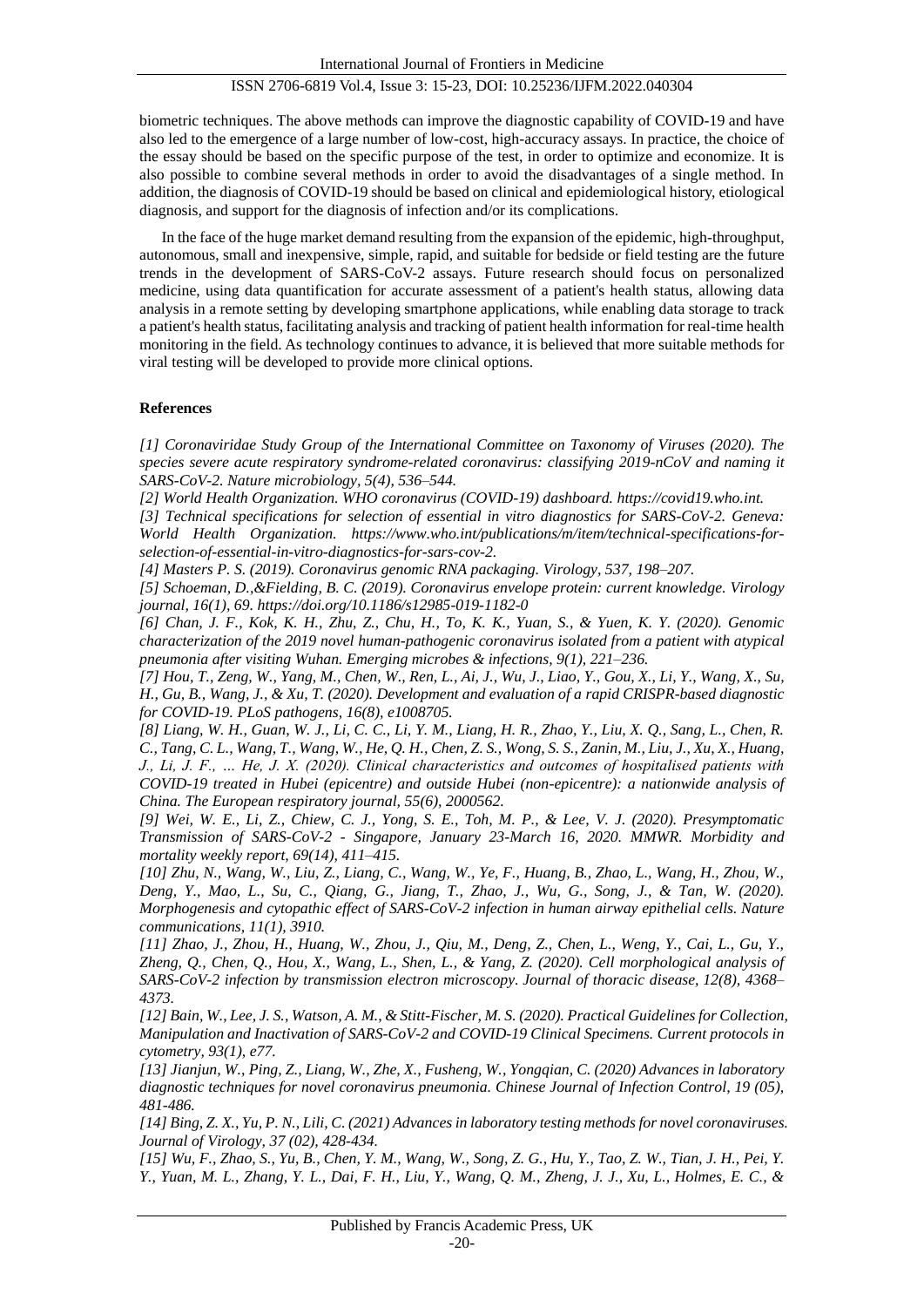*Zhang, Y. Z. (2020). A new coronavirus associated with human respiratory disease in China. Nature, 579(7798), 265–269.* 

*[16] Lu, R., Zhao, X., Li, J., Niu, P., Yang, B., Wu, H., Wang, W., Song, H., Huang, B., Zhu, N., Bi, Y., Ma, X., Zhan, F., Wang, L., Hu, T., Zhou, H., Hu, Z., Zhou, W., Zhao, L., Chen, J., … Tan, W. (2020). Genomic characterisation and epidemiology of 2019 novel coronavirus: implications for virus origins and receptor binding. Lancet (London, England), 395(10224), 565–574.* 

*[17] Quick, J., Grubaugh, N. D., Pullan, S. T., Claro, I. M., Smith, A. D., Gangavarapu, K., Oliveira, G., Robles-Sikisaka, R., Rogers, T. F., Beutler, N. A., Burton, D. R., Lewis-Ximenez, L. L., de Jesus, J. G., Giovanetti, M., Hill, S. C., Black, A., Bedford, T., Carroll, M. W., Nunes, M., Alcantara, L. C., Jr, … Loman, N. J. (2017). Multiplex PCR method for MinION and Illumina sequencing of Zika and other virus genomes directly from clinical samples. Nature protocols, 12(6), 1261–1276.* 

*[18] Vilsker, M., Moosa, Y., Nooij, S., Fonseca, V., Ghysens, Y., Dumon, K., Pauwels, R., Alcantara, L. C., Vanden Eynden, E., Vandamme, A. M., Deforche, K., & de Oliveira, T. (2019). Genome Detective: an automated system for virus identification from high-throughput sequencing data. Bioinformatics (Oxford, England), 35(5), 871–873.* 

*[19] Wang, J., Cai, K., Zhang, R., He, X., Shen, X., Liu, J., Xu, J., Qiu, F., Lei, W., Wang, J., Li, X., Gao, Y., Jiang, Y., Xu, W., & Ma, X. (2020). Novel One-Step Single-Tube Nested Quantitative Real-Time PCR Assay for Highly Sensitive Detection of SARS-CoV-2. Analytical chemistry, 92(13), 9399–9404.* 

*[20] Corman, V. M., Landt, O., Kaiser, M., Molenkamp, R., Meijer, A., Chu, D. K., Bleicker, T., Brünink, S., Schneider, J., Schmidt, M. L., Mulders, D. G., Haagmans, B. L., van der Veer, B., van den Brink, S., Wijsman, L., Goderski, G., Romette, J. L., Ellis, J., Zambon, M., Peiris, M., … Drosten, C. (2020). Detection of 2019 novel coronavirus (2019-nCoV) by real-time RT-PCR. Euro surveillance: bulletin Europeen sur les maladies transmissibles = European communicable disease bulletin, 25(3), 2000045. [21] Technical Guidelines for Laboratory Testing of Pneumonia in Novel Coronavirus Infections (4th Edition)[. http://www.nhc.gov.n/jkj/s3577/202002/573340613cab243b3a7f61df260551dd4.shtml.](http://www.nhc.gov.n/jkj/s3577/202002/573340613cab243b3a7f61df260551dd4.shtml)*

*[22] Chan, J. F., Yip, C. C., To, K. K., Tang, T. H., Wong, S. C., Leung, K. H., Fung, A. Y., Ng, A. C., Zou, Z., Tsoi, H. W., Choi, G. K., Tam, A. R., Cheng, V. C., Chan, K. H., Tsang, O. T., & Yuen, K. Y. (2020). Improved Molecular Diagnosis of COVID-19 by the Novel, Highly Sensitive and Specific COVID-19-RdRp/Hel Real-Time Reverse Transcription-PCR Assay Validated In Vitro and with Clinical Specimens. Journal of clinical microbiology, 58(5), e00310-20.* 

*[23] Yip, C. C., Ho, C. C., Chan, J. F., To, K. K., Chan, H. S., Wong, S. C., Leung, K. H., Fung, A. Y., Ng, A. C., Zou, Z., Tam, A. R., Chung, T. W., Chan, K. H., Hung, I. F., Cheng, V. C., Tsang, O. T., Tsui, S., & Yuen, K. Y. (2020). Development of a Novel, Genome Subtraction-Derived, SARS-CoV-2-Specific COVID-19-nsp2 Real-Time RT-PCR Assay and Its Evaluation Using Clinical Specimens. International journal of molecular sciences, 21(7), 2574.* 

*[24] Zhou, Y., Zhang, L., Xie, Y. H., & Wu, J. (2022). Advancements in detection of SARS-CoV-2 infection for confronting COVID-19 pandemics. Laboratory investigation; a journal of technical methods and pathology, 102(1), 4–13.* 

*[25] Yu, F., Du, L., Ojcius, D. M., Pan, C., & Jiang, S. (2020). Measures for diagnosing and treating infections by a novel coronavirus responsible for a pneumonia outbreak originating in Wuhan, China. Microbes and infection, 22(2), 74–79.* 

*[26] Falzone, L., Musso, N., Gattuso, G., Bongiorno, D., Palermo, C. I., Scalia, G., Libra, M., & Stefani, S. (2020). Sensitivity assessment of droplet digital PCR for SARS-CoV-2 detection. International journal of molecular medicine, 46(3), 957–964.* 

*[27] Bizouarn F. (2014). Clinical applications using digital PCR. Methods in molecular biology (Clifton, N.J.), 1160, 189–214.* 

*[28] Salemi, R., Falzone, L., Madonna, G., Polesel, J., Cinà, D., Mallardo, D., Ascierto, P. A., Libra, M., & Candido, S. (2018). MMP-9 as a Candidate Marker of Response to BRAF Inhibitors in Melanoma Patients with BRAFV600E Mutation Detected in Circulating-Free DNA. Frontiers in pharmacology, 9, 856.*

*[29] Pinheiro, L. B., Coleman, V. A., Hindson, C. M., Herrmann, J., Hindson, B. J., Bhat, S., & Emslie, K. R. (2012). Evaluation of a droplet digital polymerase chain reaction format for DNA copy number quantification. Analytical chemistry, 84(2), 1003–1011.* 

*[30] Suo, T., Liu, X., Feng, J., Guo, M., Hu, W., Guo, D., Ullah, H., Yang, Y., Zhang, Q., Wang, X., Sajid, M., Huang, Z., Deng, L., Chen, T., Liu, F., Xu, K., Liu, Y., Zhang, Q., Liu, Y., Xiong, Y., … Chen, Y. (2020). ddPCR: a more accurate tool for SARS-CoV-2 detection in low viral load specimens. Emerging microbes & infections, 9(1), 1259–1268.*

*[31] Haiyan, L., Wenxin, L., Zhigang, Y. (2017) Advances in isothermal nucleic acid amplification technology. Medical Innovation in China, 14 (16), 145-148.*

*[32] Park, G. S., Ku, K., Baek, S. H., Kim, S. J., Kim, S. I., Kim, B. T., & Maeng, J. S. (2020). Development*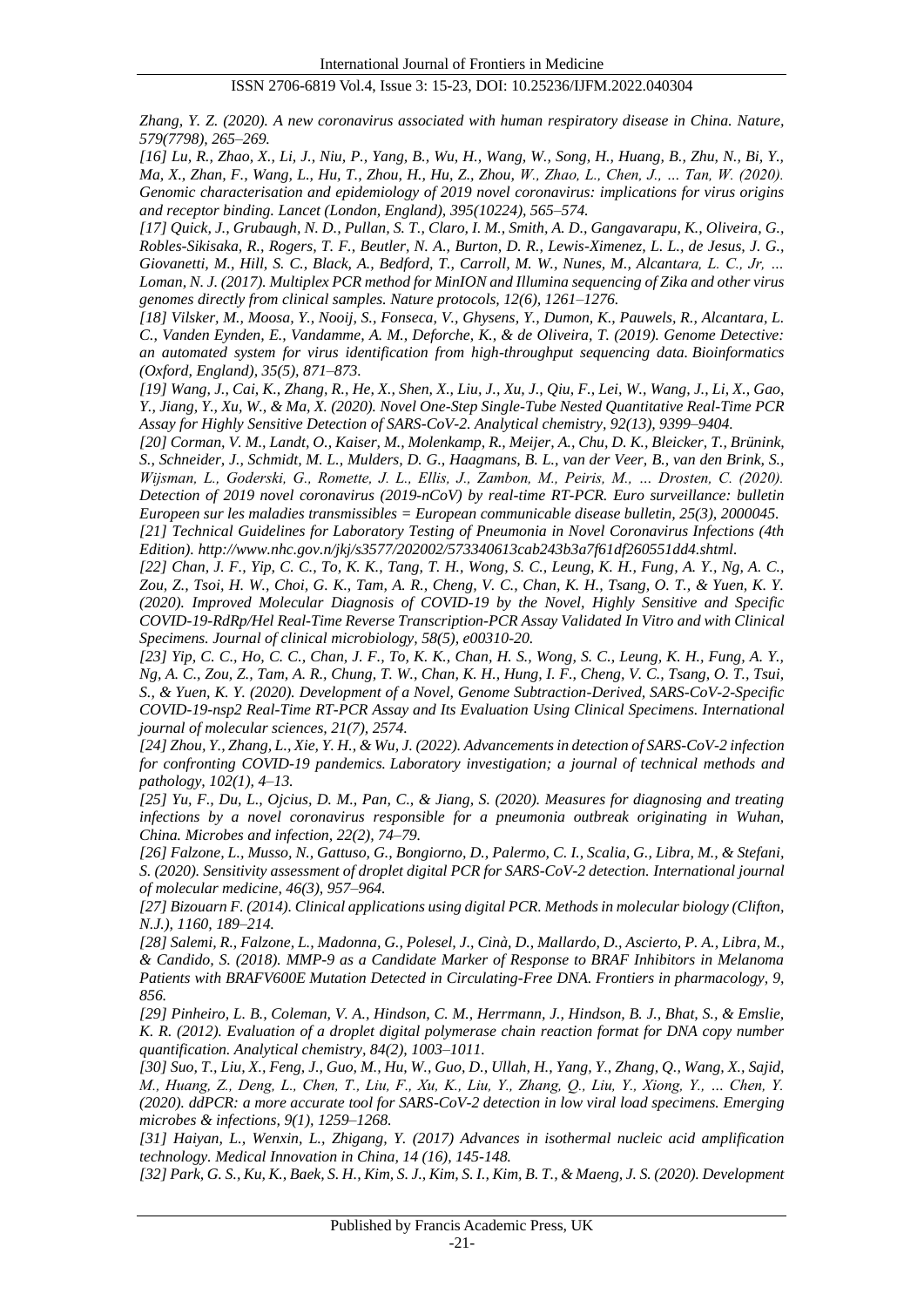*of Reverse Transcription Loop-Mediated Isothermal Amplification Assays Targeting Severe Acute Respiratory Syndrome Coronavirus 2 (SARS-CoV-2). The Journal of molecular diagnostics: JMD, 22(6), 729–735.* 

*[33] Yan, C., Cui, J., Huang, L., Du, B., Chen, L., Xue, G., Li, S., Zhang, W., Zhao, L., Sun, Y., Yao, H., Li, N., Zhao, H., Feng, Y., Liu, S., Zhang, Q., Liu, D., & Yuan, J. (2020). Rapid and visual detection of 2019 novel coronavirus (SARS-CoV-2) by a reverse transcription loop-mediated isothermal amplification assay. Clinical microbiology and infection: the official publication of the European Society of Clinical Microbiology and Infectious Diseases, 26(6), 773–779.* 

*[34] Song, J., Liu, C., Mauk, M. G., Rankin, S. C., Lok, J. B., Greenberg, R. M., & Bau, H. H. (2017). Two-Stage Isothermal Enzymatic Amplification for Concurrent Multiplex Molecular Detection. Clinical chemistry, 63(3), 714–722.* 

*[35] Gootenberg, J. S., Abudayyeh, O. O., Lee, J. W., Essletzbichler, P., Dy, A. J., Joung, J., Verdine, V., Donghia, N., Daringer, N. M., Freije, C. A., Myhrvold, C., Bhattacharyya, R. P., Livny, J., Regev, A., Koonin, E. V., Hung, D. T., Sabeti, P. C., Collins, J. J., & Zhang, F. (2017). Nucleic acid detection with CRISPR-Cas13a/C2c2. Science (New York, N.Y.), 356(6336), 438–442.* 

*[36] Nguyen, L. T., Gurijala, J., Rananaware, S. R., Pizzano, B., Stone, B. T., & Jain, P. K. (2021). CRISPR-ENHANCE: An enhanced nucleic acid detection platform using Cas12a. Methods (San Diego, Calif.), S1046-2023(21)00025-6. Advance online publication.*

*[37] Kellner, M. J., Koob, J. G., Gootenberg, J. S., Abudayyeh, O. O., & Zhang, F. (2019). SHERLOCK: nucleic acid detection with CRISPR nucleases. Nature protocols, 14(10), 2986–3012.* 

*[38] Joung, J., Ladha, A., Saito, M., Segel, M., Bruneau, R., Huang, M. W., Kim, N. G., Yu, X., Li, J., Walker, B. D., Greninger, A. L., Jerome, K. R., Gootenberg, J. S., Abudayyeh, O. O., & Zhang, F. (2020). Point-of-care testing for COVID-19 using SHERLOCK diagnostics. medRxiv: the preprint server for health sciences, 2020.05.04.20091231.* 

*[39] Curti, L. A., Primost, I., Valla, S., Ibañez Alegre, D., Olguin Perglione, C., Repizo, G. D., Lara, J., Parcerisa, I., Palacios, A., Llases, M. E., Rinflerch, A., Barrios, M., Pereyra Bonnet, F., Gimenez, C. A., & Marcone, D. N. (2021). Evaluation of a Lyophilized CRISPR-Cas12 Assay for a Sensitive, Specific, and Rapid Detection of SARS-CoV-2. Viruses, 13(3), 420.* 

*[40] Chen, Q., Li, J., Deng, Z., Xiong, W., Wang, Q., & Hu, Y. Q. (2010). Comprehensive detection and identification of seven animal coronaviruses and human respiratory coronavirus 229E with a microarray hybridization assay. Intervirology, 53(2), 95–104.* 

*[41] BIO releases microarray kit for one-time detection of 6 respiratory viruses within 1.5 hours. http://zgcgw.beijing. gov. cn/zgc/yw/kjqy72/1702086/index. html.*

*[42] Wei, L., Weidong, D., Xuejun, Z. (2004) Application of MALDI-TOF MS technique in biochip detection. Journal of Medical Molecular Biology, (03), 190-193.*

*[43] Liu, T., Kang, L., Li, Y., Huang, J., Guo, Z., Xu, J., Hu, Y., Zhai, Z., Kang, X., Jiang, T., Li, H., Song, H., Wang, J., Gao, S., Li, J., Zhou, X., Yuan, Y., Zhao, B., Wang, J., Xin, W. (2022) Simultaneous Detection of Seven Human Coronaviruses by Multiplex PCR and MALDI-TOF MS. COVID, 2 (1), 5-17. [44] Xiaomei, L., Jing, W., Ya, Z., Chengjun, X., Kun, Y. , Lixiang, X., Navy, L., Mei, H., Mei, L., Fawn, D. R., Fulong, L., Changhua, H., Yaokai, C. (2020) Analysis of the value of whole blood SARS-CoV-2 specific antibody test for clinical application in 2019-coronavirus disease. Journal of Southwestern University (Natural Science Edition), 42 (03), 30-34.*

*[45] Zhang, Y., Zhou, Z., Wang, Z., Su, Y., Xiao, M., Xu, Y., Wang, H. (2020) Discussion on the clinical value of combined detection of SARS-CoV-2 nucleic acid, antigen and antibody. Journal of Modern Laboratory Medicine, 99-102.*

*[46] Li, Q., Liu, D., Qiao, Z. (2020) Value of SARS*‐*CoV*‐*2 IgM/IgG antibody detection in diagnosis of new coronavirus pneumonia. Int J Lab Med.*

*[47] Li, Z., Yi, Y., Luo, X., Xiong, N., Liu, Y., Li, S., Sun, R., Wang, Y., Hu, B., Chen, W., Zhang, Y., Wang, J., Huang, B., Lin, Y., Yang, J., Cai, W., Wang, X., Cheng, J., Chen, Z., Sun, K., … Ye, F. (2020). Development and clinical application of a rapid IgM-IgG combined antibody test for SARS-CoV-2 infection diagnosis. Journal of medical virology, 92(9), 1518–1524.* 

*[48] Jian, M., Pengfei, H., Chenyan, Z., Ruifeng, C., Qiang, L., Youchun, W., Weijin, H., Xiaoming, Y. (2019) Development of a neutralizing antibody pseudovirus assay for SARS and MERS. Journal of Virology, 35 (02), 189-195.*

*[49] Mingyuan, Z., Guoqiu, W. (2020) Effect of antigenic cross-reactivity on the detection of serumspecific antibodies to novel coronaviruses. Journal of Clinical Laboratory, 38 (03), 161-163.*

*[50] Qiu, M., Shi, Y., Guo, Z., Chen, Z., He, R., Chen, R., Zhou, D., Dai, E., Wang, X., Si, B., Song, Y., Li, J., Yang, L., Wang, J., Wang, H., Pang, X., Zhai, J., Du, Z., Liu, Y., Zhang, Y., … Yang, R. (2005). Antibody responses to individual proteins of SARS coronavirus and their neutralization activities. Microbes and infection, 7(5-6), 882–889.*